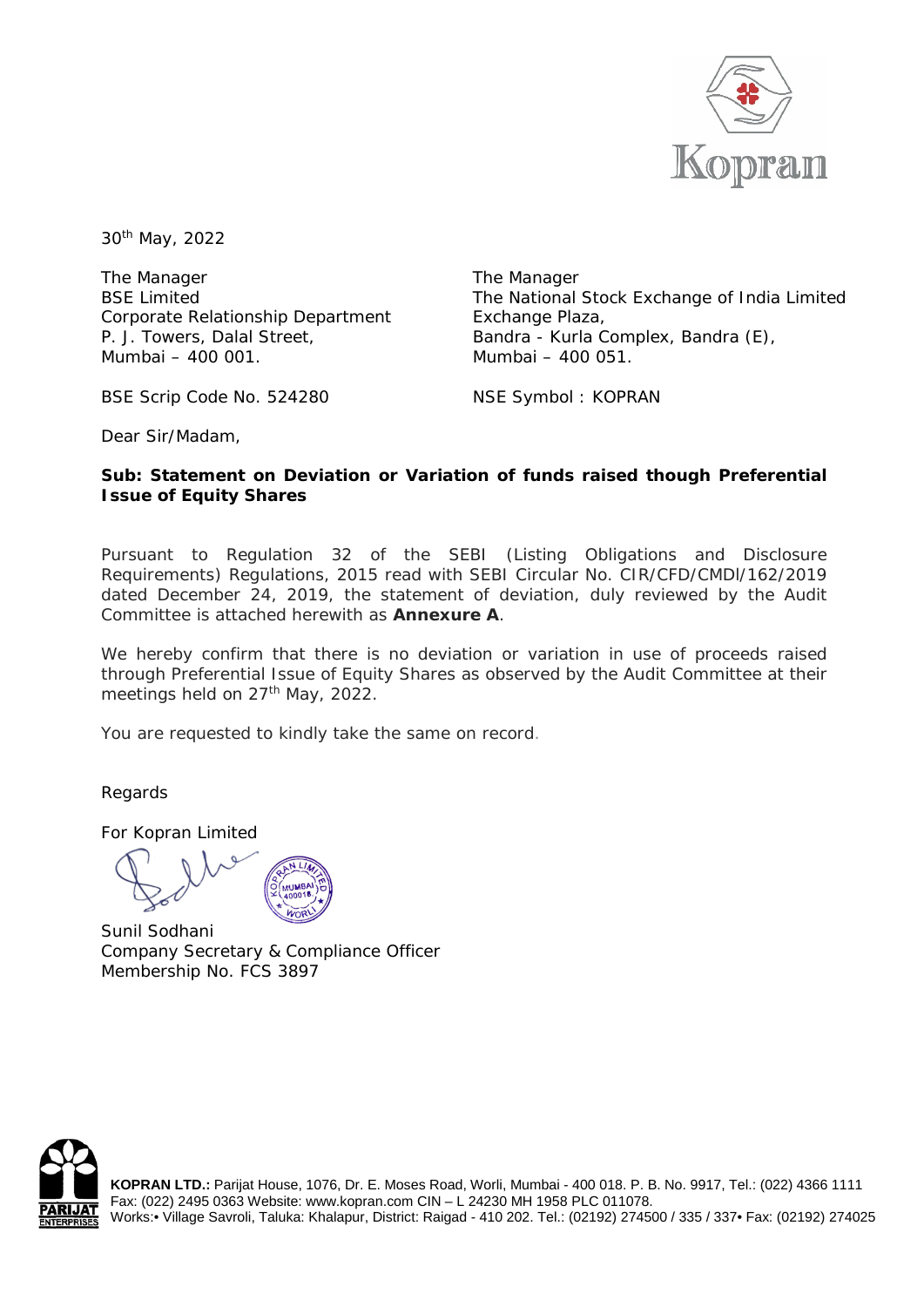

## **ANNEXURE A**

| Statement of Deviation / Variation in utilisation of funds raised |                                        |  |  |  |
|-------------------------------------------------------------------|----------------------------------------|--|--|--|
| Name of listed entity                                             | Kopran Limited                         |  |  |  |
| Mode of Fund Raising                                              | Preferential Issues of Equity Shares   |  |  |  |
| Date of Raising Funds                                             | 12.01.2022                             |  |  |  |
| <b>Amount Raised</b>                                              | Rs. 12648 lakhs                        |  |  |  |
| Report filed for Quarter ended                                    | 31.03.2022                             |  |  |  |
| Monitoring Agency                                                 | applicable / not applicable            |  |  |  |
| Monitoring Agency Name, if applicable                             |                                        |  |  |  |
| Is there a Deviation / Variation in use of funds                  | $\frac{\text{Yes}}{\text{Yes}}$ No     |  |  |  |
| raised                                                            |                                        |  |  |  |
| If yes, whether the same is pursuant to change                    | <b>No</b>                              |  |  |  |
| in terms of a contract or objects, which was                      |                                        |  |  |  |
| approved by the shareholders                                      |                                        |  |  |  |
| If Yes, Date of shareholder Approval                              | Not Applicable                         |  |  |  |
| Explanation for the Deviation / Variation                         | Not Applicable                         |  |  |  |
| Comments of the Audit Committee after review                      | Audit Committee in its meeting held on |  |  |  |
|                                                                   | 27.05.2022 reviewed & commented        |  |  |  |
|                                                                   | there were no deviation/variation in   |  |  |  |
|                                                                   | utilisation of funds raised through    |  |  |  |
|                                                                   | Preferential Issue.                    |  |  |  |
| Comments of the auditors, if any                                  | No Comments                            |  |  |  |